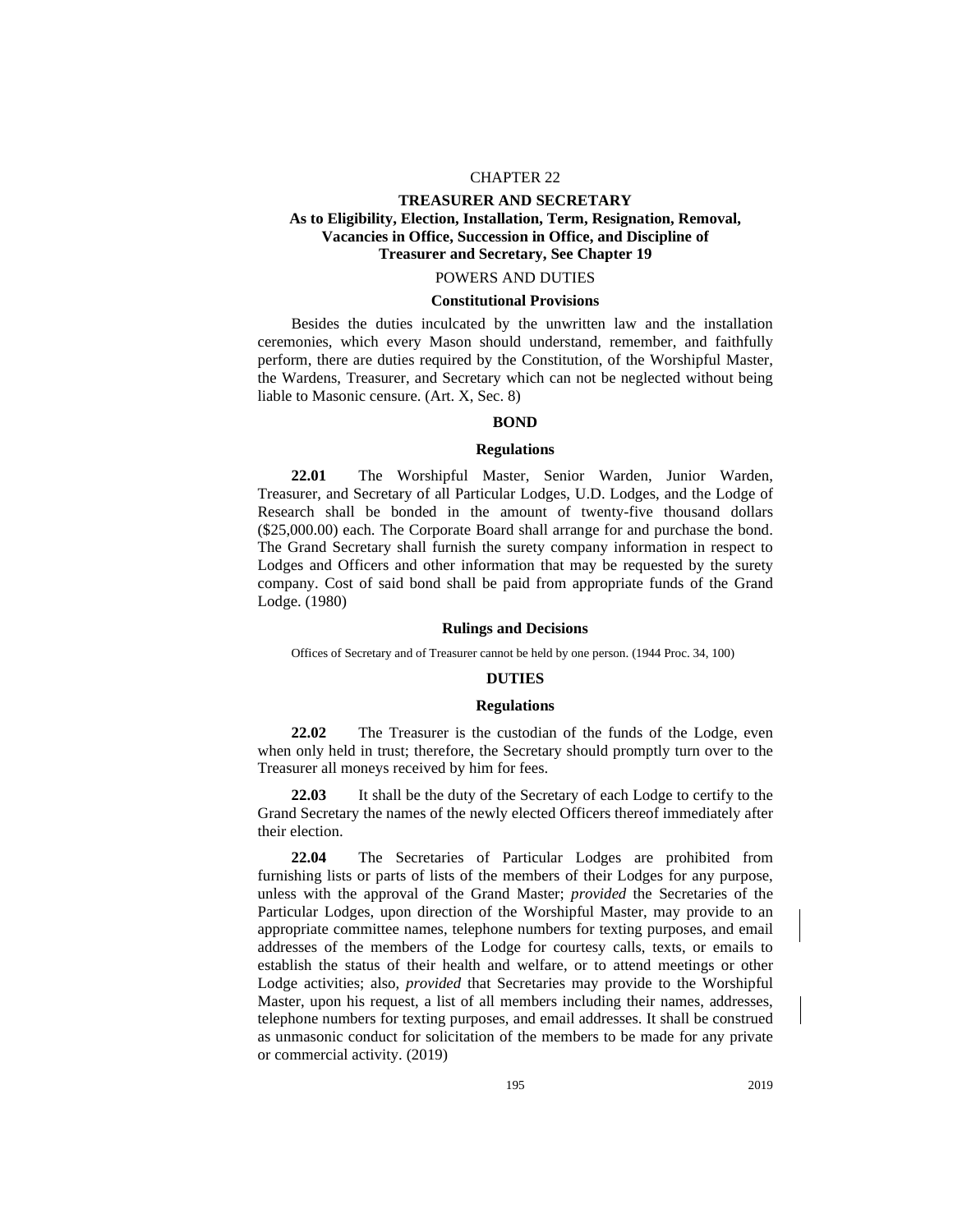### **22.05 Digest of Masonic Law Chap. 22**

**22.05** The Grand Secretary and the Secretaries of the Particular Lodges, shall provide to appropriate officers of appendant, allied, or affiliated orders and organizations lists of names of persons that for any reason have been removed from the Lodge roll of members and the reason for such removal and such other lists of members as may be approved by the Grand Master. (2021)

If any appendant, allied, or affiliated order or organization wherein membership is predicated upon Masonic membership or relationship to a Mason shall willfully carry on its roll of members a Mason not in good standing in a Particular Lodge of this Grand Jurisdiction, or a Grand Jurisdiction recognized by The Grand Lodge of Florida, the same shall constitute grounds for investigation by the Grand Master and report to the Grand Lodge for consideration as to continued recognition of such appendant, allied, or affiliated order or organization.

**22.06** The Secretary of each Particular Lodge shall mail to each member of the Lodge a statement of dues and assessments due to the Lodge between October 15 and December 1, on notices furnished by the Grand Lodge or on printed notices approved by the Grand Secretary as to form and wording, or sent through the Grand Lodge database via USPS on printed notices or electronic delivery to those members requesting an electronic copy. In all cases of printed or electronic delivery via database, all notices shall be approved by the Grand Secretary as to form and wording and shall include voluntary contributions of two cents a day to the Masonic Home Endowment Fund - \$7.30. (2018)

**22.07** Each Particular Lodge shall file return of funds collected for the "Let Your Pennies Make Good Cents" program on forms presented by the Grand Lodge for the following periods. The first period of each year shall begin January 1, extend through months of January, February, and March; the second period of each year shall begin April 1 and extend through the months of April, May, and June; the third period of each year shall begin July 1 and extend through months of July, August, and September; and the fourth and closing period of each year shall begin October 1 of each year and extend through months of October, November, and December.

The Grand Secretary shall mail period return forms in duplicate to the Particular Lodges at least thirty (30) days before end of each period and other forms shall be mailed at least thirty (30) days before expiration of the period of time to which such forms relate.

The Particular Lodges shall file period returns and closing period return within fifteen (15) days after end of such periods and file year summary return at same time as filing closing period return. (1984)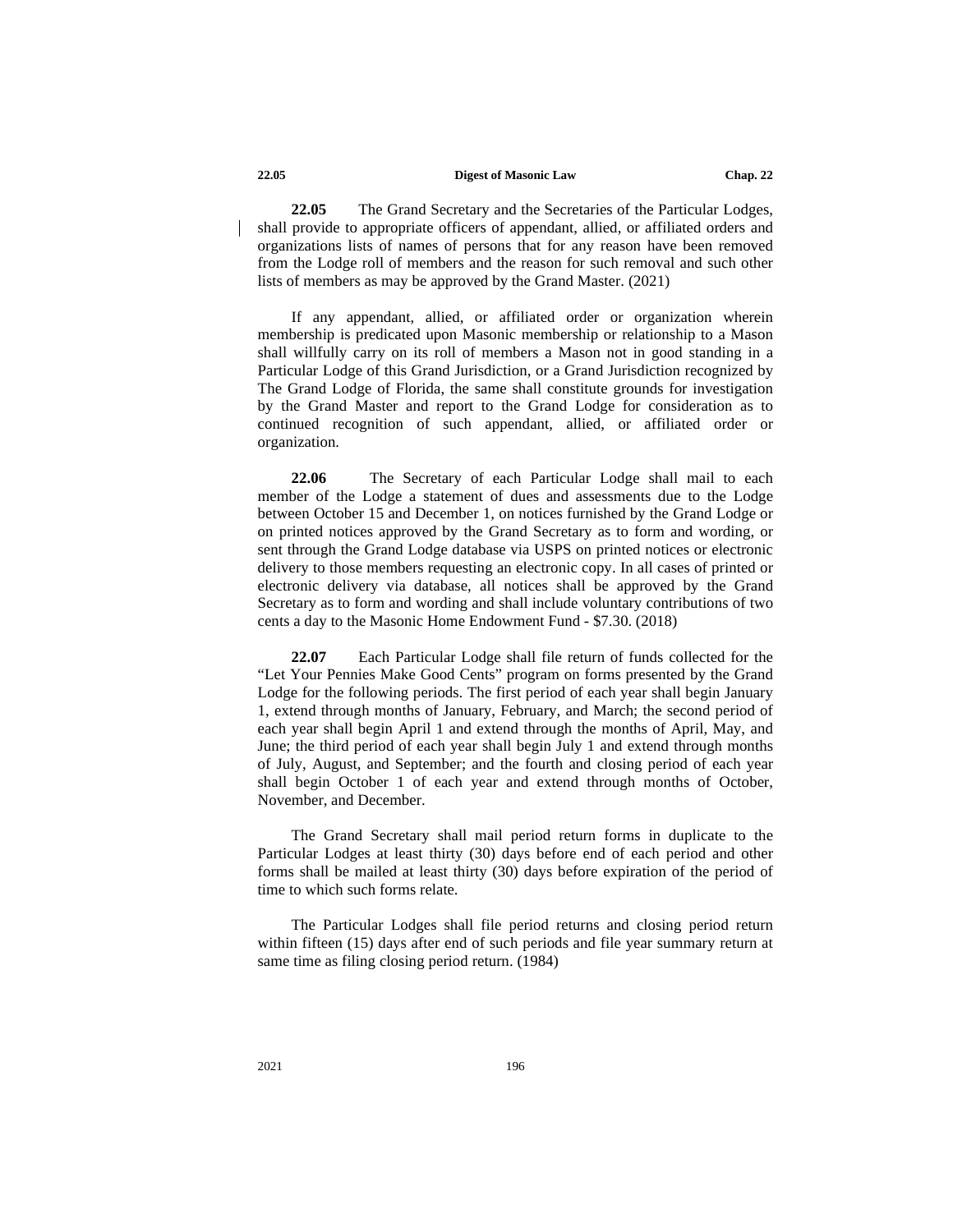### **Chap. 22 Treasurer and Secretary 22.08**

**22.08** When a Particular Lodge is required by any State or Federal law to comply with or make any report or return to any State or Federal agency, the Secretary of the Lodge shall furnish a copy of such report or return to the Grand Secretary at least thirty (30) days prior to the final date of filing of such report or return to the State or Federal agency. If any Particular Lodge is within the class required to file any such report and return but is exempted therefrom, the Secretary of the Lodge shall furnish to the Grand Secretary evidence supporting such exemption, which evidence shall be filed with the Grand Secretary at least thirty (30) days before the final date for filing of the report or return.

The Worshipful Master of each Lodge shall be responsible for enforcement of this Regulation and failure of the Worshipful Master or the Secretary to comply with the provisions of this Regulation shall subject them and each of them to Masonic Discipline.

**22.09** The Lodge is the judge of eligibility of a petitioner for the Degrees and of an applicant for affiliation, and the Secretary of the Lodge shall accept for presentation to the Lodge each, every, and all properly completed petitions for the Degrees, and each, every, and all properly completed applications for affiliation without regard to the Secretary's opinion as to eligibility of the petitioner or applicant.

### **Rulings and Decisions**

### Repealed (1996)

Permission may be granted by Grand Master to a print roster of names without addresses for distribution to members of Lodge. (1952 Proc. 34)

### Repealed (1996)

Secretaries of Lodges are not permitted to furnish lists of members to Scottish Rite Bodies. Scottish Rite officials should consult with the Grand Secretary as to status of any member in question. (1941 Proc. 79)

The Secretary of the Lodge is the custodian of the records of the Lodge and should retain custody and control of a petition when it is received by the Lodge during the period of investigation. (1954 Proc. 63)

The Secretary is the custodian of all Lodge records and is responsible for the safekeeping thereof, and if in his judgment the storage or a portion of the records of the Lodge in a fireproof vault in the local bank is necessary and advisable, he has authority so to do with the approval of the Lodge. The Lodge may properly pay the cost of such storage upon the recommendation of the Secretary. (1959 Proc. 53, 164)

It is proper for Lodge to furnish list of membership with names and addresses to an appropriate committee for use in soliciting contributions from the membership to pay for property purchased for Lodge purposes. (1961 Proc. 317)

Regulation 22.06 regarding mailing out statements for dues does not apply to Memorial Lodges. (1962 Proc. 82, 296)